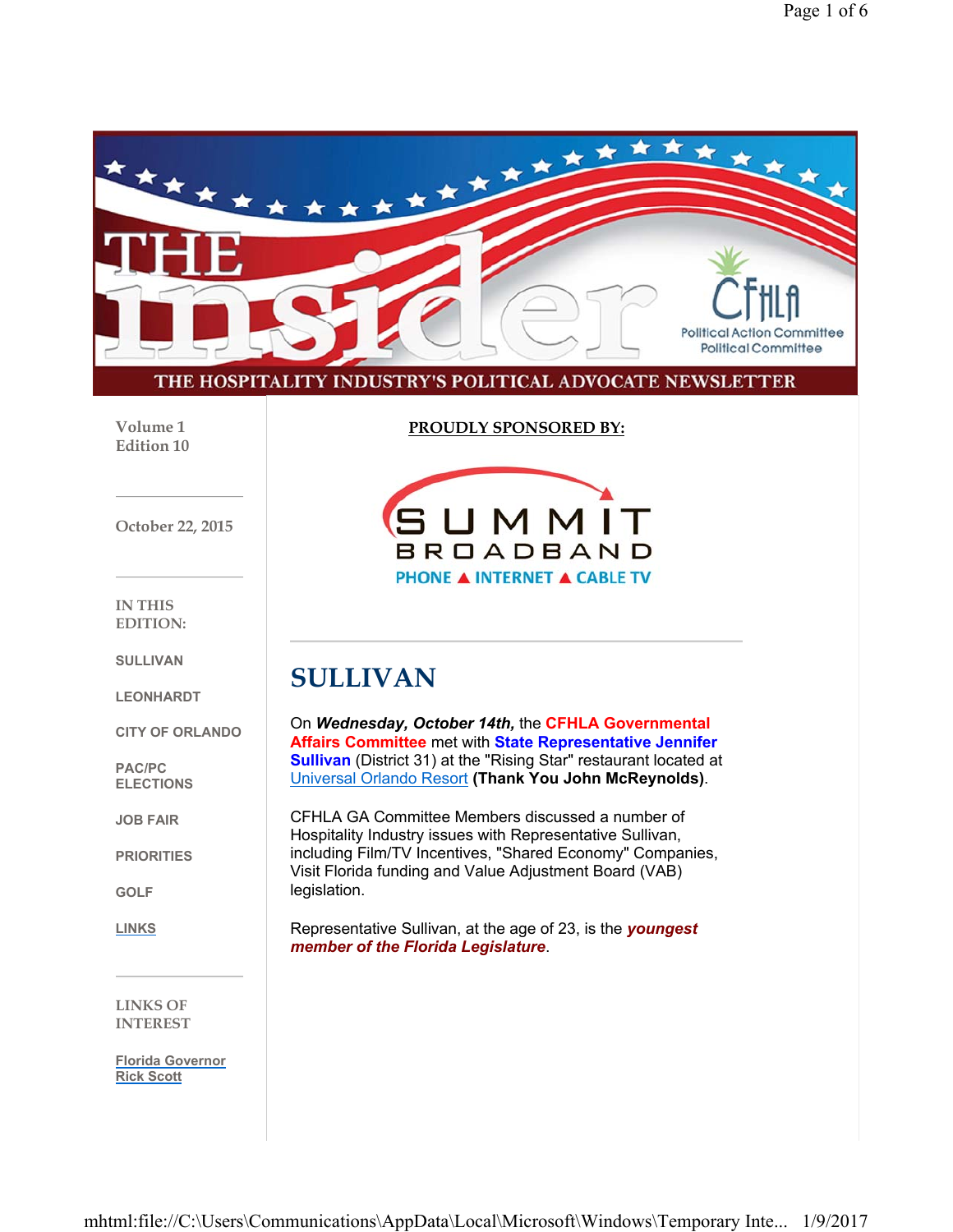**State of Florida Senate**

**State of Florida House of Representatives**

**Orange County**

**Osceola County**

**Seminole County**

**City of Orlando**

**City of Kissimmee**

**City of Sanford**



CFHLA Governmental Affairs Committee Vice Chair Bruce Skwarlo of the Orlando Marriott Lake Mary, State Representative Jennifer Sullivan, CFHLA Board of Directors Secretary Fred Sawyers of the Walt Disney World Swan & Dolphin Resorts and CFHLA Board of Directors Treasurer Doug Ridge of the Orlando World Center Marriott

Importantly, CFHLA thanks the 2015 Governmental Affairs Committee Sponsor, **Maureen Haggerty** of:



# **LEONHARDT**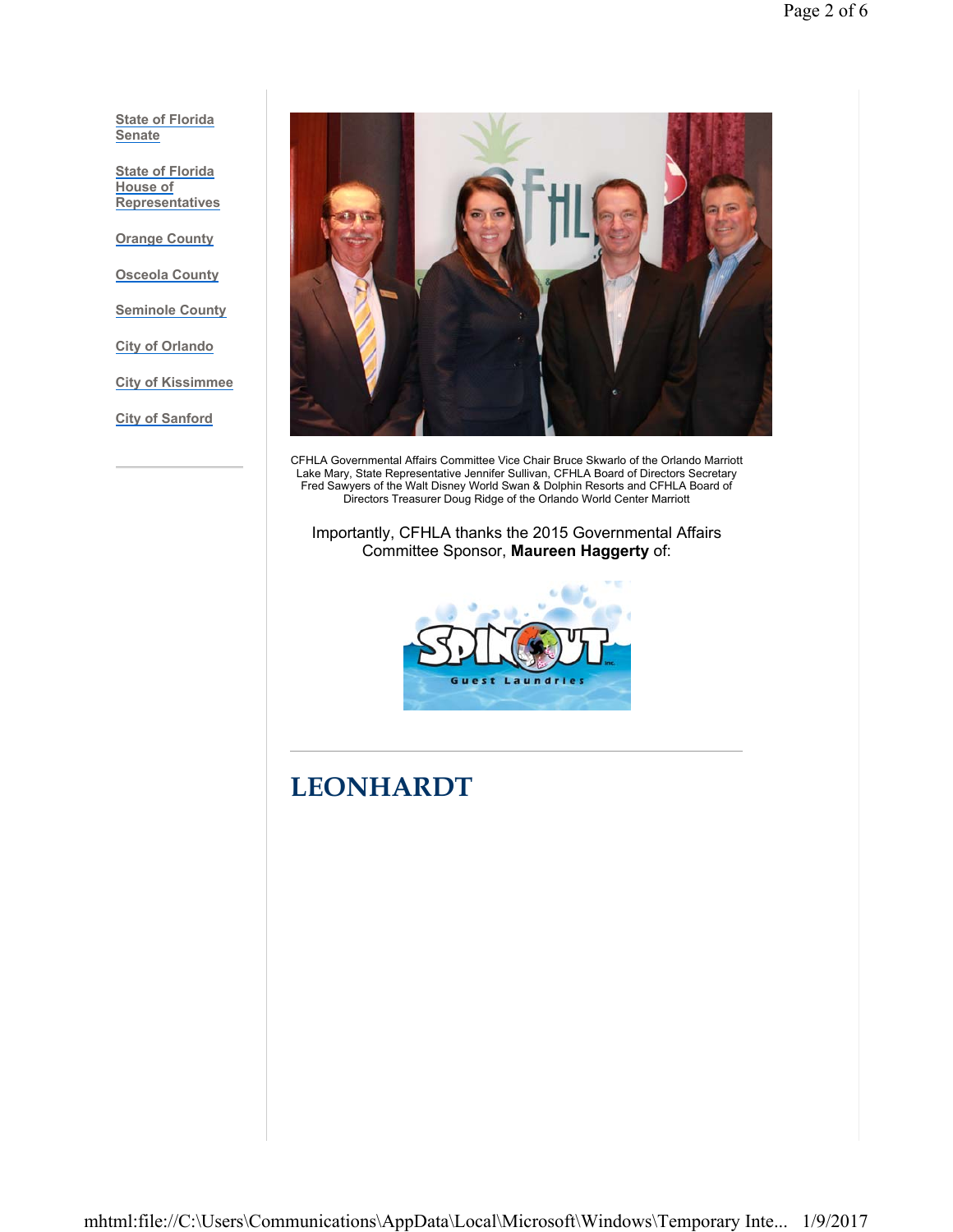

Fred Leonhardt 1949 - 2015

On *Monday, October 19th*, a Memorial Service was held at First Presbyterian Church of Orlando for longtime CFHLA friend and lobbying partner **Fred Leonhardt** of GrayRobinson.

Fred died on October 10th and is survived by Vicki Cook Leonhardt and their children Ashley Leonhardt Lee and Frederick Whitaker Leonhardt and granddaughter Madison Grace Lee.

For the past six years, Fred served as **CFHLA's lobbyist** along with his GrayRobinson team, advocating on behalf of the region's Hospitality Industry interests.

Fred's servant leadership and constant participation throughout the community helped shape Central Florida into the prosperous, successful region that it is today.

*Memorials may be offered in memory of Fred Leonhardt to the following groups:*

Central Florida Council of the Boy Scouts of America: 1951 S. Orange Blossom Trail, Apopka, FL 32703

University of Florida Foundation: https://www.uff.ufl.edu/OnlineGiving/

Delta Chi Fraternity Leonhardt Scholarship: PO Box 756, Winter Park, FL 32790

# **CITY OF ORLANDO**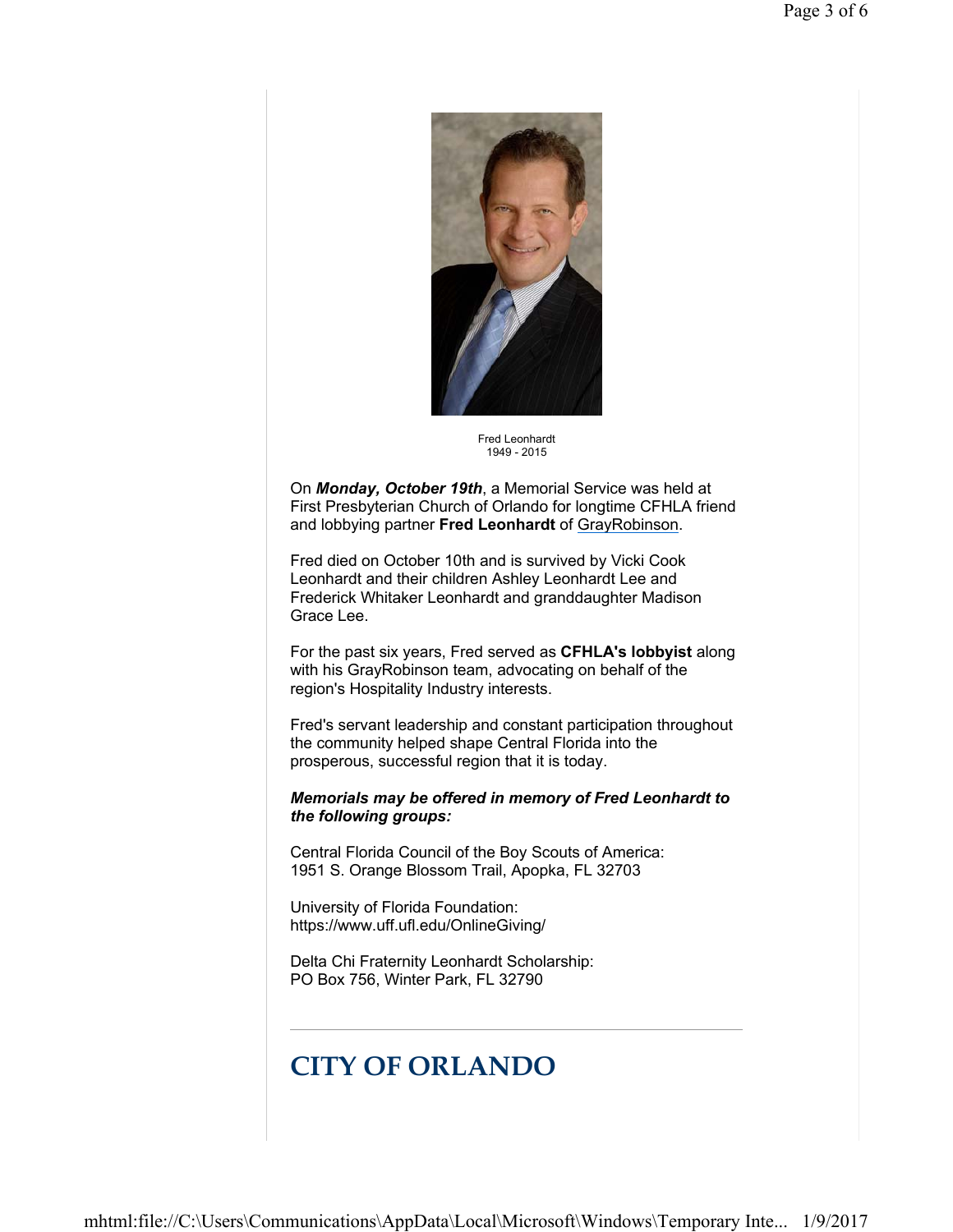A friendly reminder that **Tuesday, November 3** is **Election Day** for **City of Orlando** candidates.

CFHLA has officially endorsed the re-election campaigns of the following Orlando candidates:

*Mayor Buddy Dyer*

*Commissioner Tony Ortiz (District 2)*

*Commissioner Patty Sheehan (District 4)*

*Commissioner Sam Ings (District 6)*

CFHLA encourages all City of Orlando Members to support these Hospitality-Friendly candidates!



## **PAC/PC ELECTIONS**

All **CFHLA PAC/PC Dues-Paying Members** have received an email requesting nominations for up to **three** PAC/PC Duespaying individuals to be placed on the *2015 CFHLA PAC/PC Boards Election Ballot*.

The nominating period for the PAC/PC Boards Election ends on this **Tuesday, October 27th** and the PAC/PC Boards Election Ballot will be distributed to PAC/PC Dues-paying Members on **Tuesday, November 3rd.**

If you have any questions about the CFHLA PAC/PC Boards Election process, please do not hesitate to contact *CFHLA Public Policy Director Kevin Craig at publicpolicy@cfhla.org.*

# **JOB FAIR**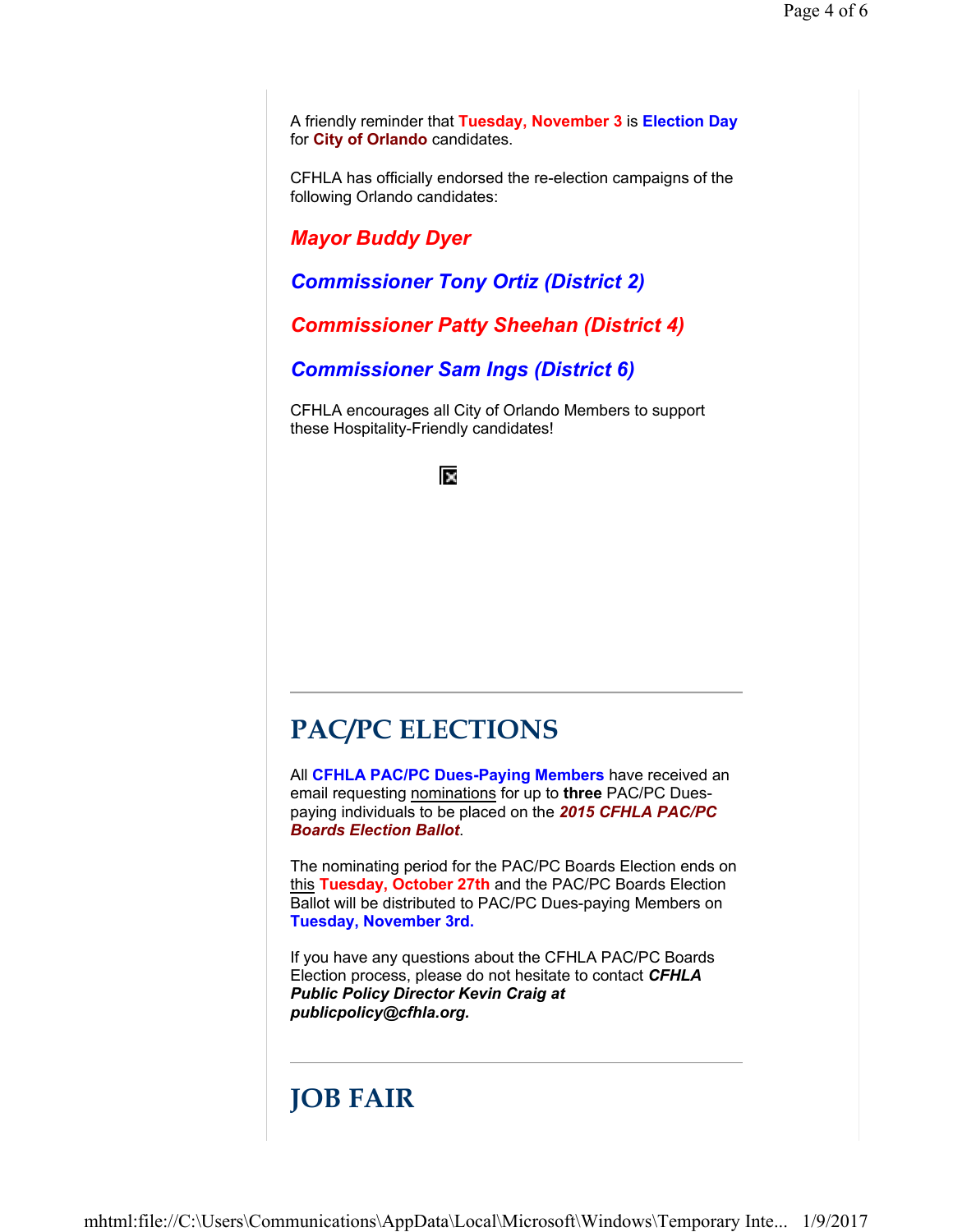**State Representative Bruce Antone (District 46)** and **City of Orlando Commissioner Sam Ings (District 6)** will be hosting their annual **Fall Community Job Fair** on *Tuesday, November 10, 2015* from 10AM to 1PM at the **The Dr. James R. Smith Neighborhood Center.**

*Representative Antone and Commissioner Ings have invited all CFHLA Members to participate as "exhibitors" at this job fair.*

**For additional information and to register as an exhibitor, please click here.**

## **PRIORITIES**

Recently, the **CFHLA Governmental Affairs Committee** drafted the Association's proposed **2016 Legislative Priorities**. The CFHLA Board of Directors will review the GA Committee's recommendations at the November 19th CFHLA Board Retreat, where the 2016 Legislative Priorities will be finalized.

Each year, CFHLA Members travel to the **State Capitol in Tallahassee** to meet with State Representatives and State Senators to lobby on behalf of the Association's Legislative Priorities during **Florida Tourism Day**.

*A friendly reminder that 2016 Florida Tourism Day will occur on Wednesday, January 20th*.

# **GOLF**

The **CFHLA Political Committee** thanks all CFHLA Members who sponsored, participated and/or contributed to the **2015 CFHLA-PC "Tee It Up For Tourism" Golf Outing & Luncheon** which was held on Thursday, September 24<sup>th</sup> at Grand Cypress Golf Club.

CFHLA can now officially report that this fundraising event netted a record **\$10,000** for the CFHLA Political Committee, which will utilize these funds to support **2016 "Hospitality-Friendly"** candidates for local and regional office.

## **LINKS**